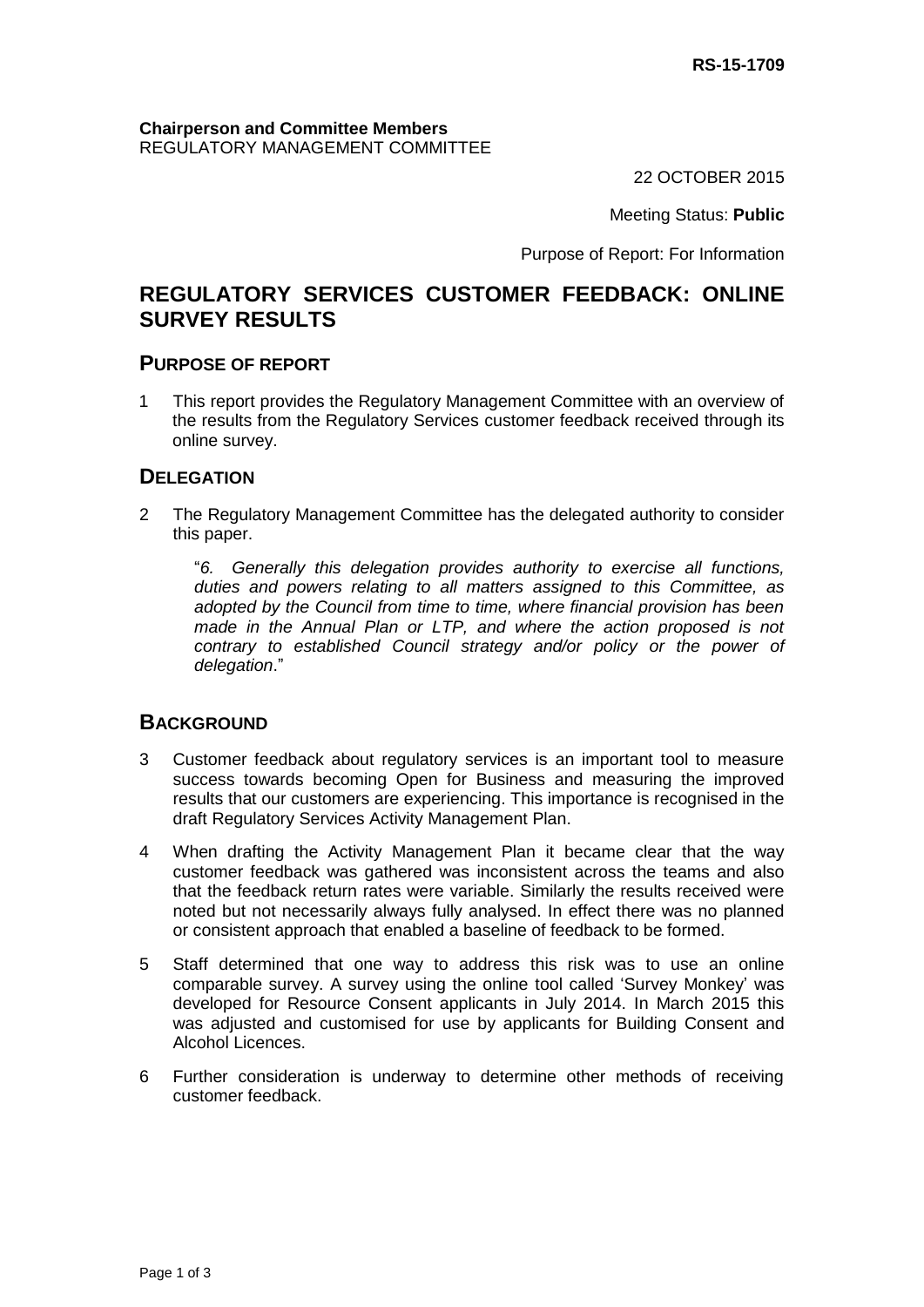# **Issues and Options**

#### **Issues**

- 7 This is the first time that these customer feedback results have been reported.
- 8 The Regulatory Group is working towards all teams operating within a quality assurance system and feedback is a valued input to continuous improvement. As part of its overall work programme the Group will put more emphasis on measuring the outputs of the business improvement initiatives that are introduced, i.e. what is the corresponding improvement that a customer experiences from better systems and processes.
- 9 The intention is to build up a library of stories across each team. These will document the results of the actual benefits experienced by the customer from the Open for Business improvements. Customer feedback supports that work programme.
- 10 At the time of writing this report a total of 478 invitations had been sent out since July 2014 seeking online customer feedback from applicants who had received resource consents, building consents and alcohol licences. These invitations were sent to all applicants who provided either a mailing or an email address.
- 11 A total of 63 responses have been received which represents a 12% response rate. The detailed results can be found in Appendix One to this report: RS-15- 1709.
- 12 The questions asked for customer feedback on the following:
	- application forms, check sheets and guides
	- application processing times
	- pre-application services
	- staff performance, and
	- what role the person had in the application process this question related to building control only and was asked so that we could understand their perspective.
- 13 The overarching themes from the responses were extremely positive and are summarised below:
	- 13.1 93% of customers considered the forms fairly easy or very easy to understand.
	- 13.2 87% of customers were happy with the processing times.
	- 13.3 40% of customers used the duty officer pre-application services and 22% took the opportunity to have a scheduled meeting with officers. None of the respondents used the Business Start Up service.
	- 13.4 60% found the pre-application service helpful and informative or very helpful and informative. Of note there were no responses indicating a previous bad experience. Of the 38% who did not use the pre-application service 76% responded they had no need for the services and 17% did not know about the services. This will be investigated alongside opportunities to promote services.